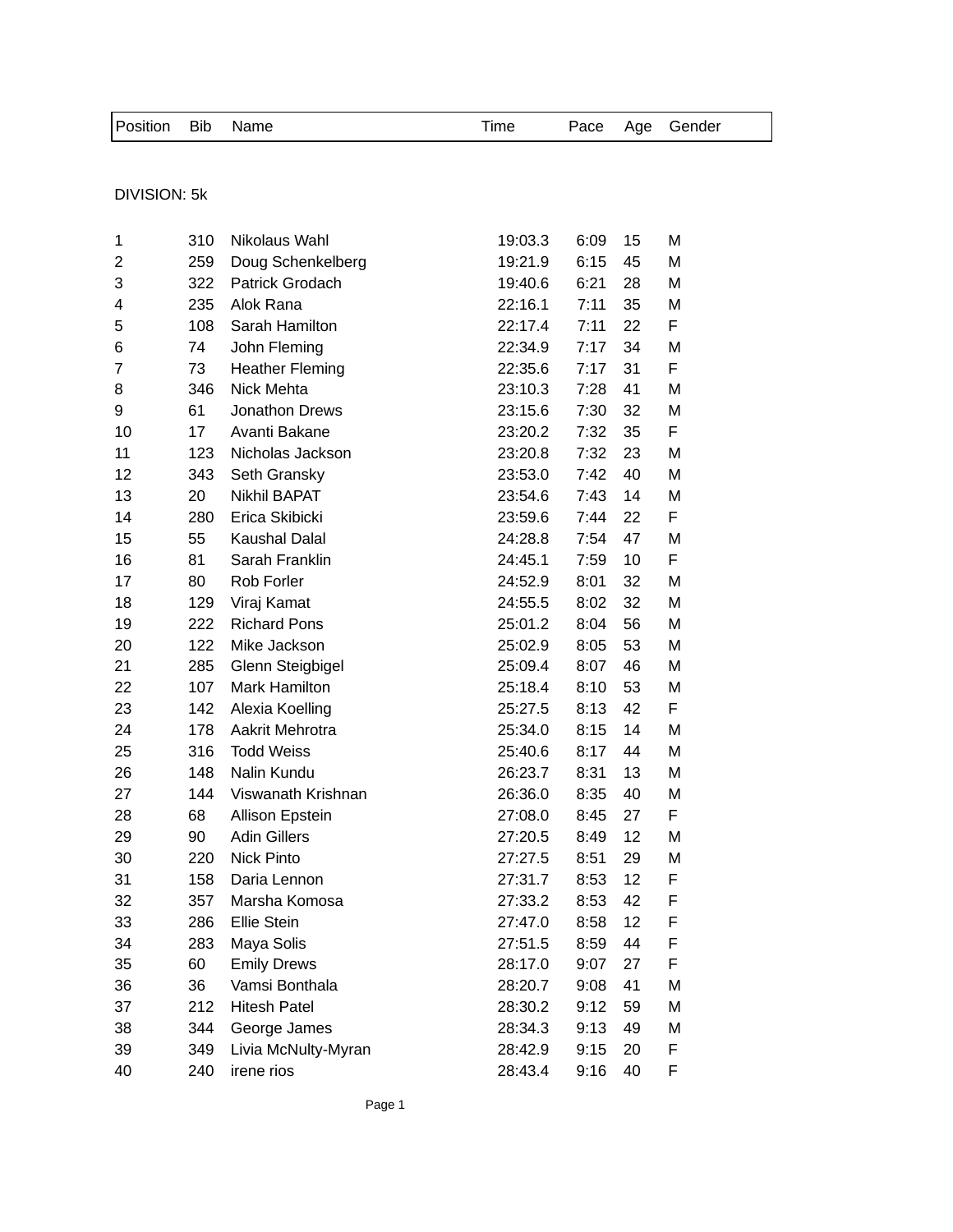| Position | <b>Bib</b>     | Name                  | Time    | Pace  | Age | Gender |
|----------|----------------|-----------------------|---------|-------|-----|--------|
| 41       | 19             | Grishm BAPAT          | 28:57.0 | 9:20  | 11  | M      |
| 42       | 236            | Manoj Rana            | 28:59.4 | 9:21  | 36  | M      |
| 43       | 76             | David Flynn           | 29:06.8 | 9:23  | 36  | M      |
| 44       | 39             | Alexandria Buckis     | 29:07.4 | 9:24  | 35  | F      |
| 45       | 64             | Jim Duerr             | 29:14.2 | 9:26  | 59  | M      |
| 46       | 265            | Manan Shah            | 29:30.4 | 9:31  | 29  | M      |
| 47       | 59             | Samir Desai           | 29:31.0 | 9:31  | 50  | M      |
| 48       | 354            | Neil Shah             | 29:32.3 | 9:32  | 44  | M      |
| 49       | 304            | Donna Van De Water    | 29:35.6 | 9:33  | 60  | F      |
| 50       | 111            | Sarina Harjani        | 29:40.1 | 9:34  | 13  | F      |
| 51       | 40             | Emma Bush             | 29:41.2 | 9:35  | 11  | F      |
| 52       | 238            | Evan Reise            | 29:44.4 | 9:35  | 10  | M      |
| 53       | 169            | Aarti Malik           | 29:49.2 | 9:37  | 46  | F      |
| 54       | 156            | Asha Lee              | 29:52.3 | 9:38  | 14  | F      |
| 55       | 190            | Patricia Mota         | 30:11.1 | 9:44  | 34  | F      |
| 56       | 184            | Mustafa Mohammad      | 30:30.1 | 9:50  | 29  | M      |
| 57       | 75             | Catalina Flores       | 30:34.2 | 9:52  | 31  | F      |
| 58       | 309            | David Wahl            | 30:39.1 | 9:53  | 47  | M      |
| 59       | 186            | Amanda Montgomery     | 30:48.3 | 9:56  | 26  | F      |
| 60       | 71             | <b>Rachel Filer</b>   | 30:59.9 | 10:00 | 30  | F      |
| 61       | 347            | Jill Chokshi          | 31:11.5 | 10:04 | 38  | M      |
| 62       | 18             | Abhay BAPAT           | 31:19.0 | 10:06 | 51  | M      |
| 63       | 209            | Axita Patel           | 31:22.6 | 10:07 | 41  | F      |
| 64       | 210            | Axshay Patel          | 31:32.9 | 10:10 | 3   | M      |
| 65       | 208            | Asuriya Patel         | 31:34.7 | 10:11 | 6   | F      |
| 66       | 206            | <b>Arik Patel</b>     | 31:34.8 | 10:11 | 5   | M      |
| 67       | 21             | <b>Rupal Bapat</b>    | 31:40.3 | 10:13 | 51  | F      |
| 68       | 353            | Tom Brennan           | 31:42.5 | 10:14 | 51  | M      |
| 69       | 313            | Viola Weiskamp        | 31:48.0 | 10:15 | 30  | F      |
| 70       | 113            | Sunil Harjani         | 31:51.3 | 10:16 | 44  | M      |
| 71       | 116            | Byron Himebaugh-Feuer | 31:59.3 | 10:19 | 9   | M      |
| 72       | 306            | Rena VanTine          | 32:00.2 | 10:19 | 59  | F      |
| 73       | 67             | Yaron Eisenstein      | 32:02.4 | 10:20 | 10  | M      |
| 74       | 217            | <b>Ritesh Patel</b>   | 32:05.3 | 10:21 | 41  | M      |
| 75       | 194            | Cecilia Navata        | 32:05.4 | 10:21 | 41  | F      |
| 76       | 196            | Michael Noonan        | 32:10.5 | 10:23 | 26  | M      |
| 77       | 139            | Amanda Kindred        | 32:11.0 | 10:23 | 26  | F      |
| 78       | 318            | Jolana Williams       | 32:19.2 | 10:25 | 45  | F      |
| 79       | 214            | Kala Patel            | 32:19.7 | 10:25 | 60  | F      |
| 80       | $\overline{2}$ | Minakshi Acharya      | 32:22.4 | 10:26 | 51  | F      |
| 81       | 302            | Mario Treto           | 32:41.5 | 10:33 | 34  | M      |
| 82       | 243            | Danya Rosen           | 32:48.0 | 10:35 | 34  | F      |
| 83       | 161            | Cordelia Loots-Gollin | 32:49.6 | 10:35 | 31  | F      |
| 84       | 339            | Monisha Shah          | 33:05.9 | 10:40 | 25  | F      |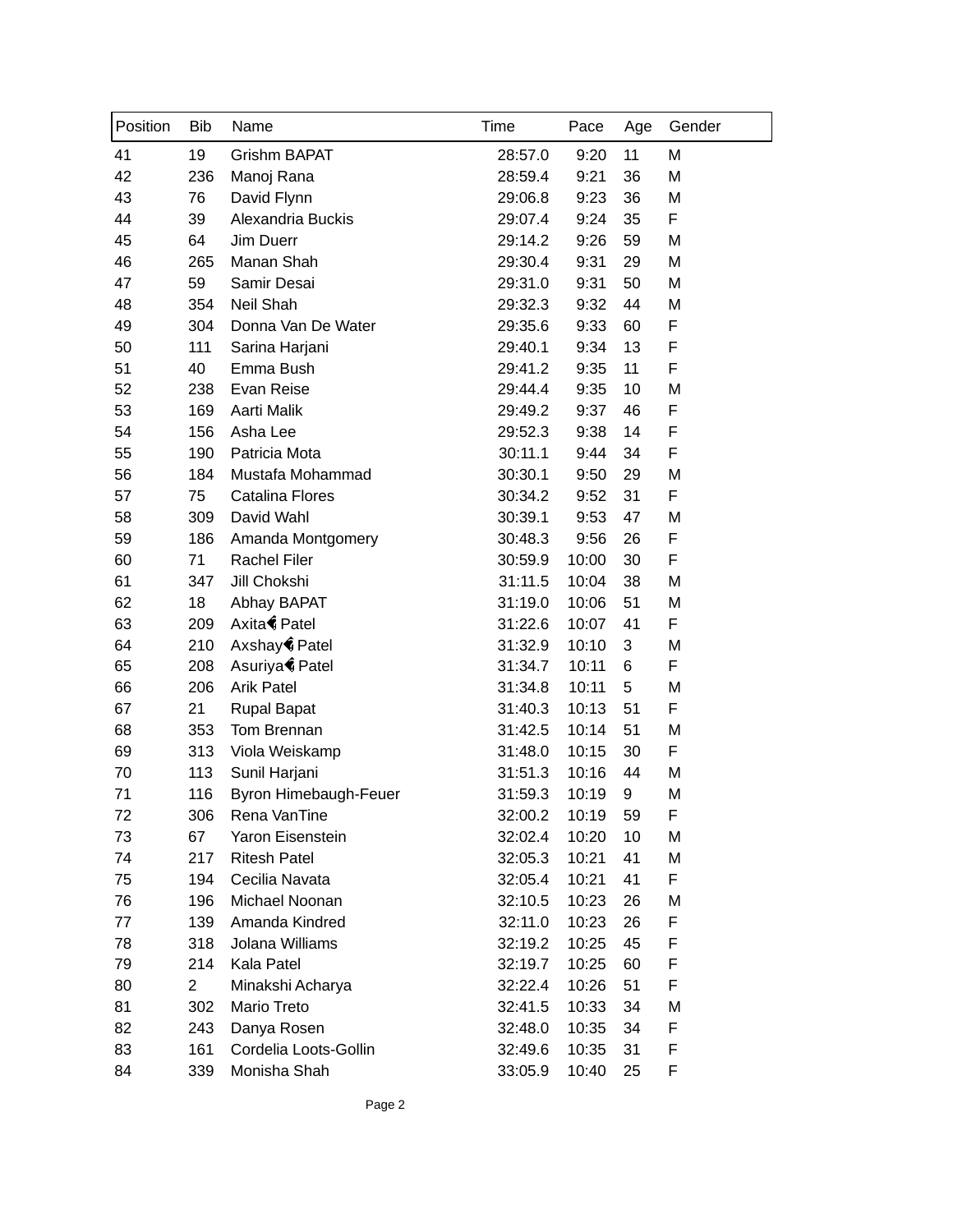| Position | <b>Bib</b> | Name                      | Time    | Pace  | Age | Gender |
|----------|------------|---------------------------|---------|-------|-----|--------|
| 85       | 350        | <b>Cathy Dalal</b>        | 33:06.3 | 10:41 | 47  | F      |
| 86       | 31         | <b>Heather Blume</b>      | 33:09.3 | 10:42 | 49  | F      |
| 87       | 57         | <b>Bhavini Desai</b>      | 33:15.9 | 10:44 | 49  | F      |
| 88       | 83         | Mia Furlong               | 33:16.9 | 10:44 | 54  | F      |
| 89       | 82         | Mark Furlong              | 33:17.1 | 10:44 | 58  | M      |
| 90       | 200        | Paras Parekh              | 33:21.4 | 10:45 | 46  | M      |
| 91       | 317        | Joe Wieder                | 33:25.0 | 10:47 | 9   | M      |
| 92       | 22         | Jeremy Barbick            | 33:33.8 | 10:49 | 9   | M      |
| 93       | 154        | <b>Linh Lawler</b>        | 33:41.8 | 10:52 | 45  | F      |
| 94       | 128        | Zinah Kadhim              | 33:57.0 | 10:57 | 37  | F      |
| 95       | 307        | solange velazquez         | 33:58.4 | 10:57 | 35  | F      |
| 96       | 15         | Sunil Arora               | 34:00.5 | 10:58 | 57  | M      |
| 97       | 138        | Azka Khan                 | 34:02.7 | 10:59 | 19  | F      |
| 98       | 152        | <b>Brad LaMendola</b>     | 34:02.9 | 10:59 | 34  | M      |
| 99       | 170        | Stephanie Mangawan        | 34:03.3 | 10:59 | 34  | F      |
| 100      | 91         | Mahira Godil              | 34:10.7 | 11:01 | 24  | F      |
| 101      | 24         | <b>Christine Beeftink</b> | 34:12.0 | 11:02 | 52  | F      |
| 102      | 340        | Shekar Jayaraman          | 34:12.5 | 11:02 | 33  | M      |
| 103      | 160        | James Longstreet          | 34:13.8 | 11:02 | 34  | M      |
| 104      | 299        | Sarah Thompson            | 34:38.2 | 11:10 | 25  | F      |
| 105      | 4          | Anish Agnani              | 34:39.4 | 11:11 | 13  | M      |
| 106      | 191        | Megan Munjanattu          | 34:49.6 | 11:14 | 24  | F      |
| 107      | 187        | Edgardo Moreno            | 34:50.1 | 11:14 | 25  | M      |
| 108      | 110        | Priya Harjani             | 34:57.9 | 11:16 | 44  | F      |
| 109      | 112        | Shaan Harjani             | 34:58.2 | 11:17 | 10  | M      |
| 110      | 174        | Eunice Marchman Kemp      | 35:24.8 | 11:25 | 51  | F      |
| 111      | 125        | Bharathi Jayaram          | 35:32.4 | 11:28 | 51  | F      |
| 112      | 166        | Joe Macare                | 35:36.7 | 11:29 | 41  | M      |
| 113      | 137        | Raji Kaur                 | 35:37.3 | 11:29 | 44  | F      |
| 114      | 173        | Rama Mantena              | 35:37.8 | 11:29 | 50  | F      |
| 115      | 215        | lina patel                | 35:41.1 | 11:31 | 45  | F      |
| 116      | 270        | Shail Sharan              | 35:50.7 | 11:34 | 52  | M      |
| 117      | 182        | Avdesh Mishra             | 35:57.9 | 11:36 | 34  | M      |
| 118      | 258        | <b>Bruce Scheff</b>       | 36:01.0 | 11:37 | 73  | M      |
| 119      | 163        | Josh Luban                | 36:10.3 | 11:40 | 12  | M      |
| 120      | 246        | Molly Rubin               | 36:10.7 | 11:40 | 99  | F      |
| 121      | 331        | Priya Shah                | 36:29.5 | 11:46 | 32  | F      |
| 122      | 150        | Roopal Kundu              | 36:53.6 | 11:54 | 43  | F      |
| 123      | 151        | Shilajit Kundu            | 36:56.2 | 11:55 | 44  | M      |
| 124      | 231        | Sushmitha Ram             | 37:05.6 | 11:58 | 24  | F      |
| 125      | 232        | Veena Ramaiah             | 37:43.1 | 12:10 | 48  | F      |
| 126      | 86         | Rimsha Ganatra            | 37:52.6 | 12:13 | 24  | F      |
| 127      | 165        | Susan Lynch               | 39:07.8 | 12:37 | 51  | F      |
| 128      | 38         | <b>Brekke Bounds</b>      | 39:09.7 | 12:38 | 35  | F      |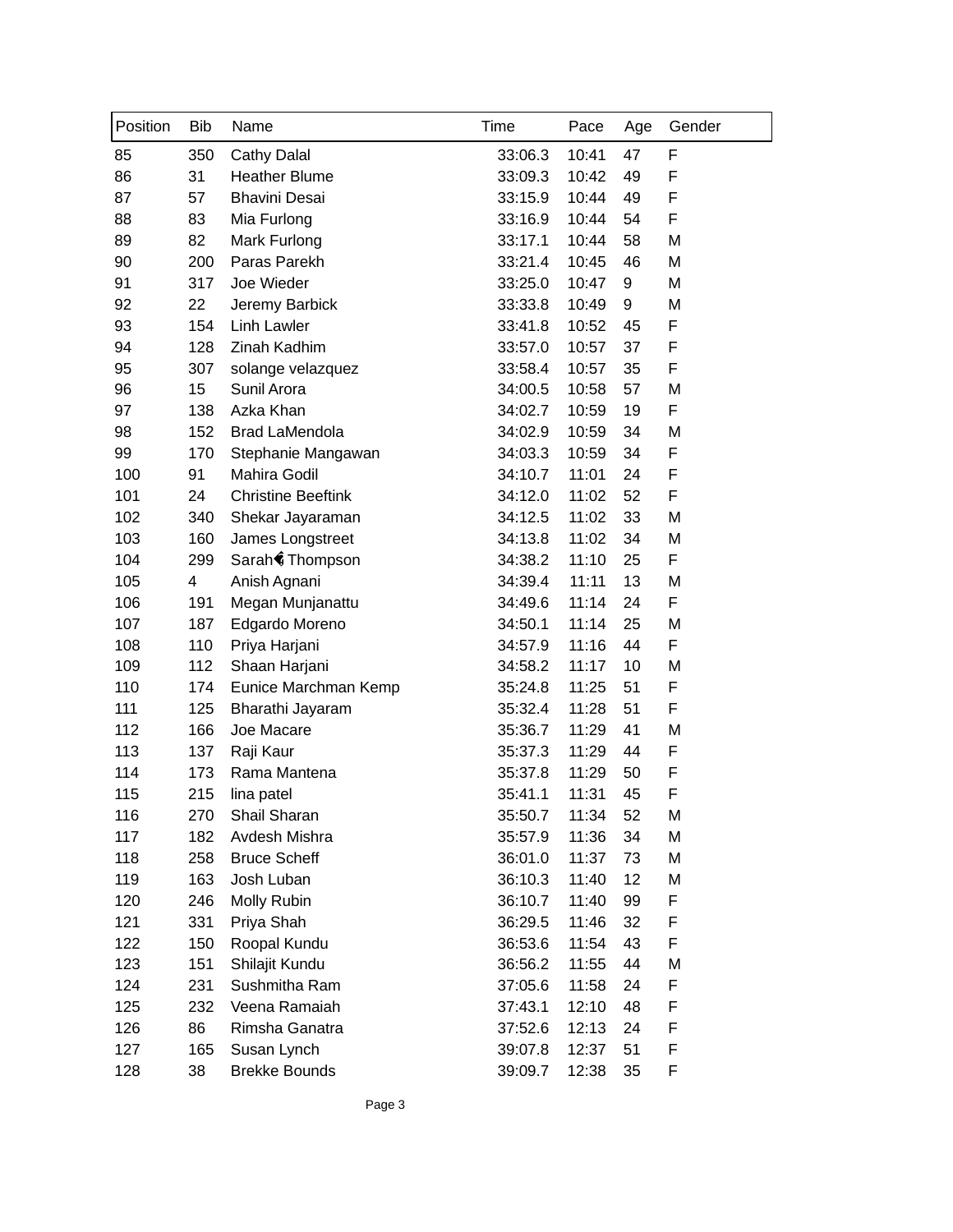| Position | <b>Bib</b> | Name                    | Time    | Pace  | Age            | Gender |
|----------|------------|-------------------------|---------|-------|----------------|--------|
| 129      | 149        | Nayana Kundu            | 39:12.9 | 12:39 | 11             | F      |
| 130      | 180        | Manasvi Mehta           | 39:17.0 | 12:40 | 29             | F      |
| 131      | 176        | James McKenzie          | 39:17.8 | 12:40 | 32             | M      |
| 132      | 115        | Rose Hasan              | 39:46.1 | 12:50 | 24             | F      |
| 133      | 219        | Liz Peterson            | 39:46.5 | 12:50 | 25             | F      |
| 134      | 244        | Max Rubenstein          | 40:05.7 | 12:56 | 10             | M      |
| 135      | 248        | Yoni Saba               | 40:06.8 | 12:56 | 10             | M      |
| 136      | 6          | Sunil Agnani            | 40:15.7 | 12:59 | 50             | M      |
| 137      | 34         | Eshan Bonthala          | 40:25.6 | 13:02 | 5              | M      |
| 138      | 45         | Stephanie Castrejon     | 40:35.0 | 13:05 | 25             | F      |
| 139      | 143        | Diana Krishnan          | 41:02.6 | 13:14 | 36             | F      |
| 140      | 183        | <b>Rikki Mistry</b>     | 41:03.7 | 13:15 | 40             | M      |
| 141      | 14         | Chuck Aron              | 41:04.8 | 13:15 | 73             | M      |
| 142      | 47         | rishi chandra           | 41:25.8 | 13:22 | 11             | M      |
| 143      | 46         | ravi chandra            | 41:56.8 | 13:32 | 9              | M      |
| 144      | 229        | ranjana rajendran       | 41:57.5 | 13:32 | 41             | F      |
| 145      | 198        | Melissa Panozzo         | 41:57.5 | 13:32 | 30             | F      |
| 146      | 202        | Minesh Parikh           | 42:09.8 | 13:36 | 42             | M      |
| 147      | 264        | Jaiden Shah             | 42:53.5 | 13:50 | 10             | M      |
| 148      | 213        | Jayanti Patel           | 42:54.4 | 13:50 | 76             | M      |
| 149      | 268        | Swati Shah              | 43:04.3 | 13:54 | 39             | F      |
| 150      | 54         | Rajshree Dadhich        | 43:14.0 | 13:57 | 32             | F      |
| 151      | 147        | Nadiya Kundu            | 43:40.2 | 14:05 | 8              | F      |
| 152      | 199        | isabella parekh         | 43:41.5 | 14:05 | 14             | F      |
| 153      | 249        | <b>Bhumika Sachdev</b>  | 43:47.6 | 14:07 | 42             | F      |
| 154      | 188        | <b>Heather Morrison</b> | 43:53.5 | 14:09 | 39             | F      |
| 155      | 49         | Sameer Chhabria         | 43:58.7 | 14:11 | 46             | M      |
| 156      | 157        | Jeffrey Lemberger       | 44:15.7 | 14:16 | 49             | M      |
| 157      | 251        | Annika Sahrawat         | 44:22.1 | 14:19 | 13             | F      |
| 158      | 254        | Vanya Sahrawat          | 44:22.8 | 14:19 | 13             | F      |
| 159      | 35         | Neil Bonthala           | 44:55.4 | 14:29 | 8              | M      |
| 160      | 133        | Vinayak Kapatral        | 45:06.8 | 14:33 | 56             | M      |
| 161      | 332        | Isha Sharma             | 45:24.2 | 14:39 | 17             | F      |
| 162      | 333        | Aparna Sharma           | 45:42.2 | 14:45 | 49             | F      |
| 163      | 25         | Tina Bhaga              | 45:46.3 | 14:46 | 38             | F      |
| 164      | 136        | Liz Karsten             | 45:55.2 | 14:49 | 32             | F      |
| 165      | 207        | Ashruta Patel           | 45:58.6 | 14:50 | 45             | F      |
| 166      | 66         | <b>Steve Edwards</b>    | 45:59.4 | 14:50 | 34             | M      |
| 167      | 266        | <b>Ritesh Shah</b>      | 45:59.5 | 14:50 | 42             | M      |
| 168      | 321        | Arun Yokota             | 46:00.8 | 14:50 | $\overline{7}$ | M      |
| 169      | 201        | romy parekh             | 46:28.0 | 14:59 | 10             | F      |
| 170      | 230        | Ami Rajpurkar           | 47:30.4 | 15:19 | 49             | F      |
| 171      | 33         | Suzie Bohacik           | 47:35.0 | 15:21 | 42             | F      |
| 172      | 195        | Roshini Neduvelil       | 47:36.1 | 15:21 | 40             | F      |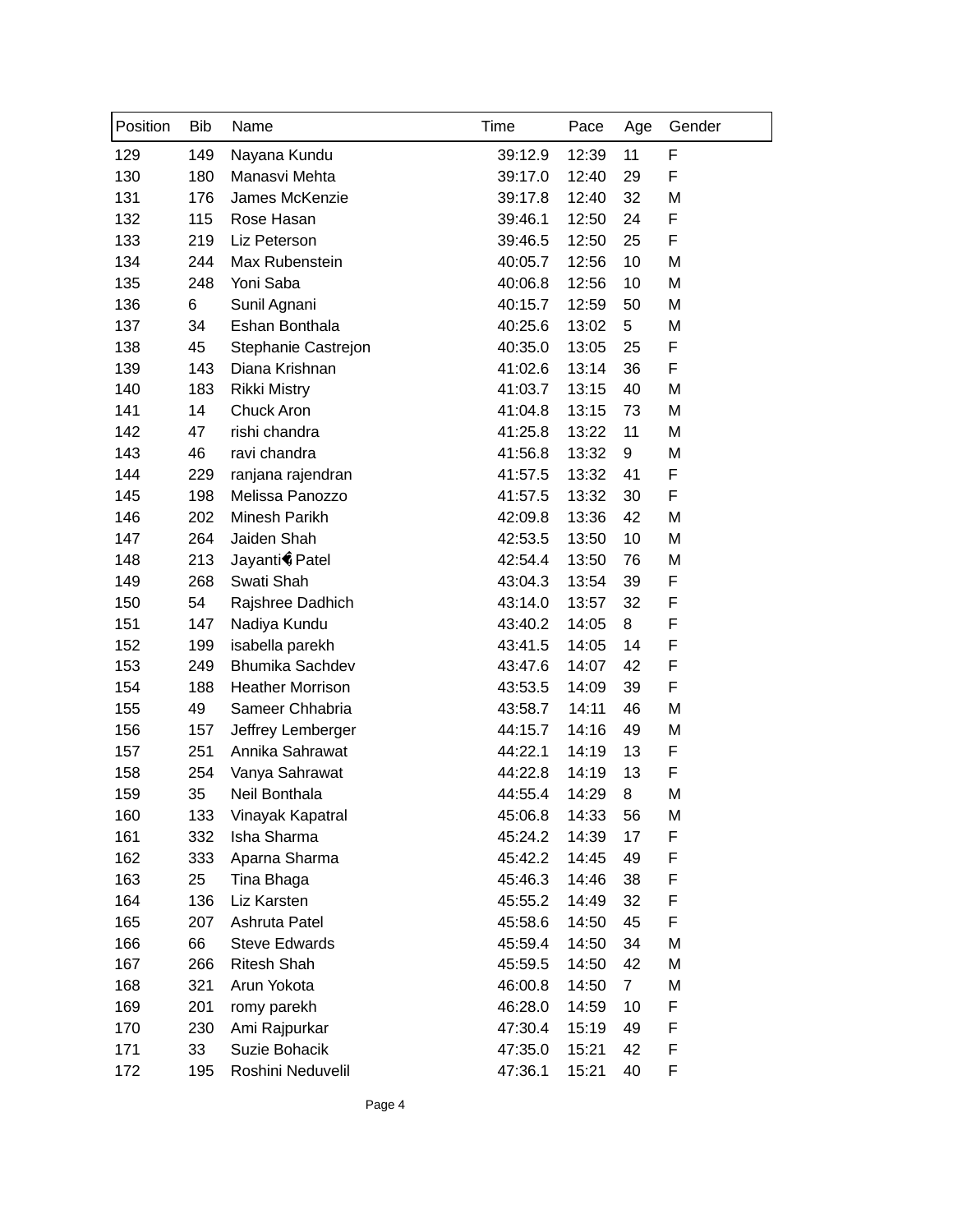| Position | <b>Bib</b> | Name                         | Time    | Pace  | Age            | Gender |
|----------|------------|------------------------------|---------|-------|----------------|--------|
| 173      | 352        | Anne Skallerup               | 47:37.2 | 15:22 | 39             | F      |
| 174      | 95         | Pravesh Goyal                | 47:38.5 | 15:22 | 38             | M      |
| 175      | 167        | Rosa MACHADO                 | 48:57.9 | 15:47 | 53             | F      |
| 176      | 247        | Nicole Ryan                  | 49:09.6 | 15:51 | 41             | F      |
| 177      | 99         | Elias Grigalunas             | 49:58.6 | 16:07 | 10             | M      |
| 178      | 101        | Steve Grigalunas             | 49:59.6 | 16:07 | 42             | M      |
| 179      | 253        | Shalini Sahrawat             | 50:09.7 | 16:11 | 44             | F      |
| 180      | 327        | Jaimen Joseph                | 50:22.4 | 16:15 | 5              | M      |
| 181      | 328        | Payal Naik                   | 50:25.2 | 16:16 | 39             | F      |
| 182      | 269        | Deepa Sharan                 | 51:53.4 | 16:44 | 46             | F      |
| 183      | 355        | Anshu Mehrotra               | 51:54.4 | 16:45 | 49             | M      |
| 184      | 252        | Nischal Sahrawat             | 51:54.4 | 16:45 | 49             | M      |
| 185      | 3          | Anju Agarwal                 | 52:07.6 | 16:49 | 46             | F      |
| 186      | 263        | Isha Shah                    | 52:18.1 | 16:52 | 10             | F      |
| 187      | 326        | Ahren Joseph                 | 52:20.0 | 16:53 | $\overline{7}$ | M      |
| 188      | 325        | Vinu Joseph                  | 52:20.5 | 16:53 | 40             | M      |
| 189      | 294        | <b>Barbara Sweeney</b>       | 52:40.1 | 16:59 | 70             | F      |
| 190      | 293        | Anne Sweeney                 | 52:40.6 | 16:59 | 41             | F      |
| 191      | 308        | Sharvari Vijay               | 52:53.4 | 17:04 | 30             | F      |
| 192      | 53         | <b>Rachel Cuadros</b>        | 52:58.1 | 17:05 | 47             | F      |
| 193      | 345        | Mary Healy-Jonas             | 52:58.3 | 17:05 | 50             | F      |
| 194      | 262        | Ayush Shah                   | 53:02.2 | 17:06 | 10             | M      |
| 195      | 296        | Sandip Talele                | 53:09.4 | 17:09 | 44             | M      |
| 196      | 132        | Archana Kapatral             | 53:09.9 | 17:09 | 48             | F      |
| 197      | 145        | gopal kulkarni               | 53:12.5 | 17:10 | 34             | M      |
| 198      | 342        | Marian Bashir                | 53:34.1 | 17:17 | 36             | F      |
| 199      | 32         | Amichai Blumenfeld           | 54:15.0 | 17:30 | 10             | M      |
| 200      | 30         | Ethan Bloom                  | 54:15.4 | 17:30 | 10             | M      |
| 201      | 117        | Leona Himebaugh-Feuer        | 54:16.6 | 17:30 | 9              | F      |
| 202      | 120        | Lauren Israel                | 54:17.7 | 17:31 | 99             | F      |
| 203      | 330        | Lashoinette Reed             | 54:21.9 | 17:32 | 27             | F      |
| 204      | 12         | Chaz Anderson                | 54:31.6 | 17:35 | 15             | Μ      |
| 205      | 37         | Vineeta Bonthala             | 54:54.9 | 17:43 | 41             | F      |
| 206      | 63         | Shalini D'Souza              | 56:29.5 | 18:13 | 51             | F      |
| 207      | 181        | Maya Menezes                 | 56:32.6 | 18:14 | 44             | F      |
| 208      | 323        | Beth Jackson                 | 56:34.0 | 18:15 | 65             | F      |
| 209      | 334        | Janet Kral                   | 56:34.5 | 18:15 | 57             | F      |
| 210      | 284        | Anuradha Spain               | 56:39.1 | 18:16 | 57             | F      |
| 211      | 146        | Kanchan Kulkarn-Mandrawadkar | 56:49.5 | 18:20 | 32             | F      |
| 212      | 218        | <b>Charlene Peters</b>       | 57:55.0 | 18:41 | 39             | F      |
| 213      | 341        | Ahmad Bashir                 | 58:21.9 | 18:49 | 43             | M      |
| 214      | 205        | Anna Patel                   | 58:25.6 | 18:51 | 54             | F      |
| 215      | 273        | Jamil Siddiqui               | 58:30.4 | 18:52 | 67             | M      |
| 216      | 27         | Anurima Bhargava             | 58:34.8 | 18:54 | 42             | F      |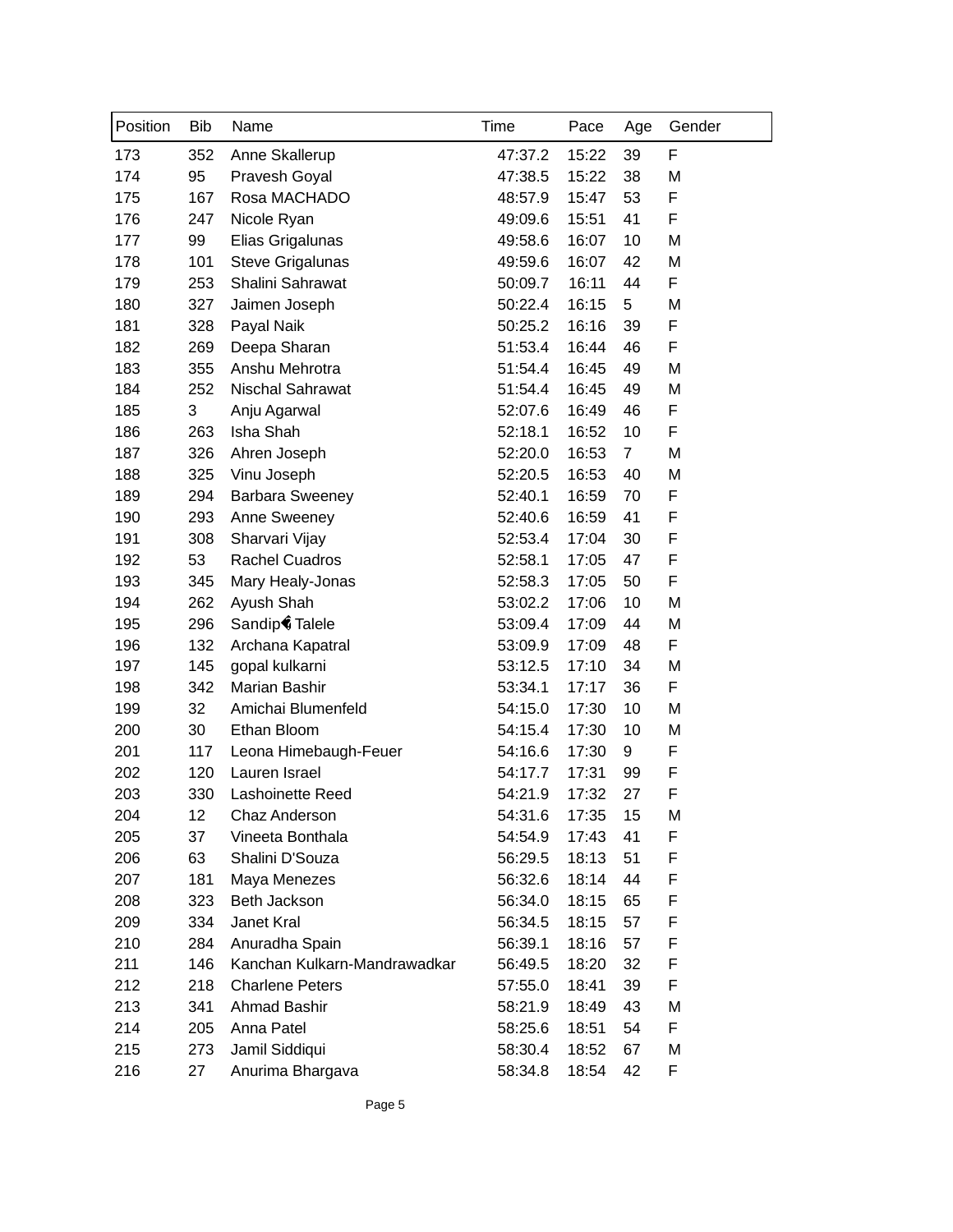| Position | <b>Bib</b> | Name                   | Time      | Pace  | Age          | Gender |
|----------|------------|------------------------|-----------|-------|--------------|--------|
| 217      | 28         | Ranjana Bhargava       | 58:35.8   | 18:54 | 73           | F      |
| 218      | 5          | Maya Agnani            | 58:37.5   | 18:55 | 11           | F      |
| 219      | 282        | Sufyan Sohel           | 59:14.4   | 19:06 | 37           | M      |
| 220      | 41         | Amanda Cage            | 59:17.5   | 19:07 | 45           | F      |
| 221      | 70         | Kirsten Fedderke       | 59:26.4   | 19:10 | 42           | F      |
| 222      | 311        | Catherine Wanandi      | 59:28.1   | 19:11 | 25           | F      |
| 223      | 221        | Greg Pochopien         | 59:29.6   | 19:11 | 36           | M      |
| 224      | 281        | Sarah Smith            | 59:29.7   | 19:11 | 36           | F      |
| 225      | 224        | <b>Emily Prado</b>     | 59:36.4   | 19:14 | 20           | F      |
| 226      | 226        | Lily Prado             | 59:37.4   | 19:14 | 15           | F      |
| 227      | 225        | Julie Prado            | 59:38.5   | 19:14 | 43           | F      |
| 228      | 223        | Angel Prado            | 59:38.5   | 19:14 | 47           | M      |
| 229      | 119        | <b>EMINA HUSKIC</b>    | 59:42.9   | 19:15 | 27           | F      |
| 230      | 118        | Edina Huskic           | 59:43.3   | 19:16 | 32           | F      |
| 231      | 359        | Elmedina Goodman       | 59:45.7   | 19:16 | 35           | F      |
| 232      | 96         | Jacklyn Goyco          | 1:00:10.1 | 19:25 | 27           | F      |
| 233      | 255        | Stephanie Salgado      | 1:00:10.5 | 19:25 | 27           | F      |
| 234      | 9          | Ahmed Akhtar           | 1:00:19.9 | 19:27 | 29           | M      |
| 235      | 62         | Selma D'Souza          | 1:00:20.1 | 19:28 | 54           | F      |
| 236      | 192        | Leena Nanda            | 1:00:22.2 | 19:28 | 51           | F      |
| 237      | 260        | Jaime Seidel           | 1:00:22.8 | 19:28 | 42           | F      |
| 238      | 131        | Avani Kamdar           | 1:00:29.5 | 19:31 | 37           | F      |
| 239      | 89         | Preeti Gill            | 1:00:29.6 | 19:31 | 32           | F      |
| 240      | 291        | Jiya Sundaram          | 1:00:31.0 | 19:31 | $\mathbf{1}$ | F      |
| 241      | 233        | Radhika Raman          | 1:00:31.5 | 19:31 | 27           | F      |
| 242      | 292        | Tina Sundaram          | 1:00:42.1 | 19:35 | 35           | F      |
| 243      | 124        | Miguel Jacobo Jr       | 1:00:47.9 | 19:36 | 30           | M      |
| 244      | 276        | Indira Singh           | 1:00:50.1 | 19:37 | 77           | F      |
| 245      | 29         | <b>Chander Bhasin</b>  | 1:00:50.3 | 19:37 | 74           | F      |
| 246      | 290        | Ganesan Sundaram       | 1:00:53.5 | 19:38 | 34           | M      |
| 247      | 289        | Ayan Sundaram          | 1:01:09.1 | 19:44 | 4            | M      |
| 248      | 203        | Shraddha Parikh        | 1:01:27.7 | 19:49 | 43           | F      |
| 249      | 13         | <b>Tyonne Anderson</b> | 1:01:28.0 | 19:50 | 44           | F      |
| 250      | 227        | Lynn Preshad           | 1:01:52.6 | 19:57 | 38           | F      |
| 251      | 360        | Chitra Goyal           | 1:01:53.2 | 19:58 | 99           | F      |
| 252      | 177        | Daniel McMillin        | 1:02:52.0 | 20:17 | 37           | M      |
| 253      | 237        | Jyoti Raval            | 1:02:52.6 | 20:17 | 41           | F      |
| 254      | 211        | <b>Chirag Patel</b>    | 1:02:55.2 | 20:18 | 35           | M      |
| 255      | 94         | Julissa Gonzalez       | 1:02:57.2 | 20:18 | 11           | F      |
| 256      | 135        | Preeti Karmali         | 1:03:15.1 | 20:24 | 40           | F      |
| 257      | 242        | Elisa Rosado           | 1:03:15.5 | 20:24 | 38           | F      |
| 258      | 93         | Ethan Gonzalez         | 1:03:16.0 | 20:25 | 6            | M      |
| 259      | 23         | Priya Bathija          | 1:03:16.6 | 20:25 | 40           | F      |
| 260      | 338        | Deandra Wort           | 1:04:01.6 | 20:39 | 32           | F      |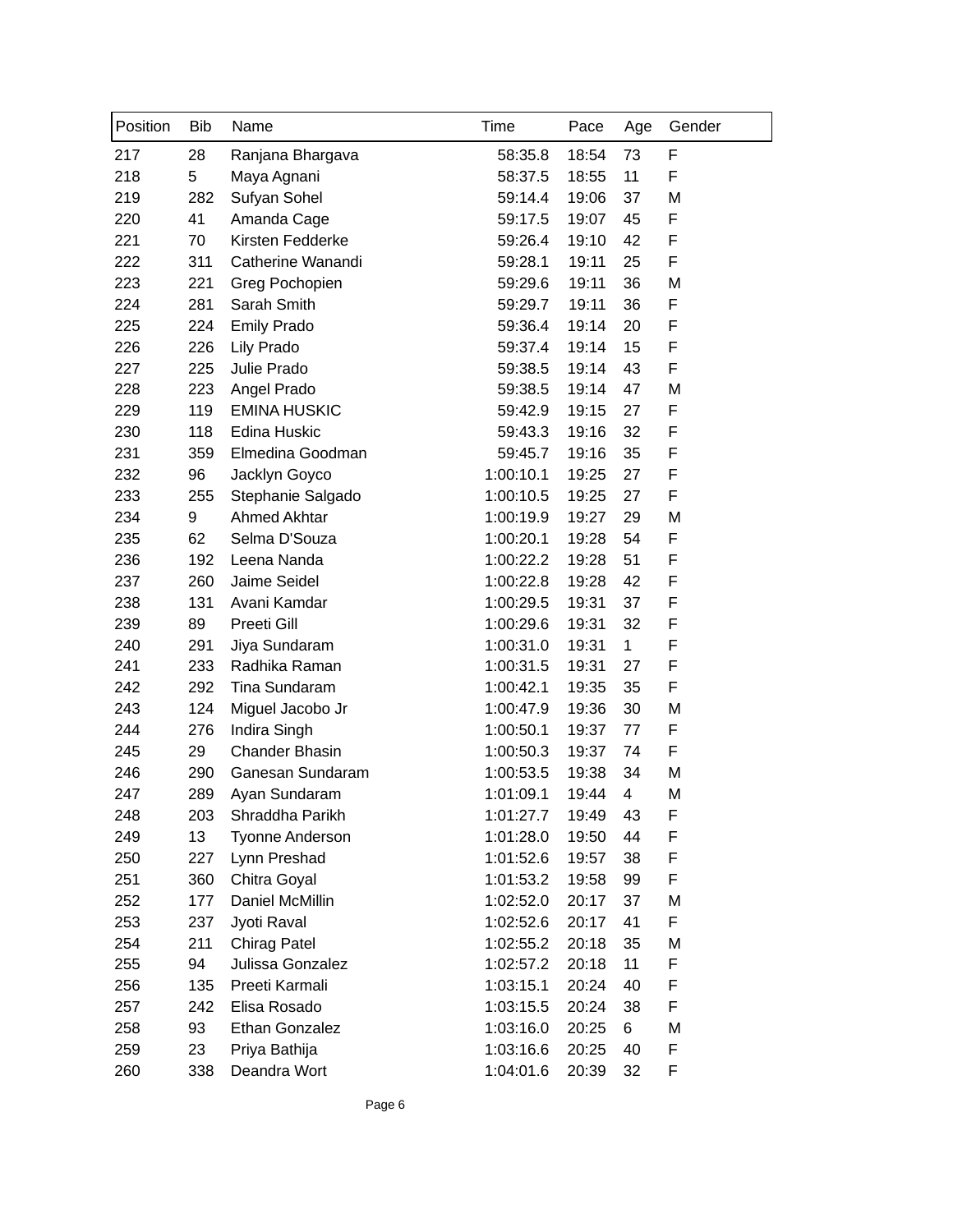| Position | <b>Bib</b> | Name                     | Time      | Pace  | Age            | Gender |
|----------|------------|--------------------------|-----------|-------|----------------|--------|
| 261      | 336        | Cassandra Tanner-Miller  | 1:05:14.9 | 21:03 | 32             | F      |
| 262      | 337        | Campyn Tanner            | 1:05:15.0 | 21:03 | 9              | F      |
| 263      | 335        | Andrea Graunke           | 1:05:15.1 | 21:03 | 34             | F      |
| 264      | 298        | Kelly Tenuta             | 1:05:16.3 | 21:03 | 41             | F      |
| 265      | 348        | Prabhu Rajya             | 1:05:58.6 | 21:17 | 84             | M      |
| 266      | 197        | Mirella Nunez            | 1:06:14.1 | 21:22 | 40             | F      |
| 267      | 239        | <b>Cathy Rios</b>        | 1:06:14.6 | 21:22 | 37             | F      |
| 268      | 105        | gabriel guyton           | 1:06:37.8 | 21:29 | 8              | M      |
| 269      | 106        | jayda guyton             | 1:06:39.9 | 21:30 | 6              | F      |
| 270      | 297        | nyln taylor              | 1:07:05.5 | 21:38 | 35             | F      |
| 271      | 44         | Sonia Castelino          | 1:07:20.7 | 21:43 | 56             | F      |
| 272      | 356        | Chis DMello              | 1:07:24.9 | 21:45 | 99             | F      |
| 273      | 102        | Suzanne Grigalunas       | 1:08:13.7 | 22:00 | 44             | F      |
| 274      | 100        | Mirah Grigalunas         | 1:08:35.5 | 22:07 | 6              | F      |
| 275      | 241        | <b>Frances Rivera</b>    | 1:08:37.6 | 22:08 | 47             | F      |
| 276      | 104        | Michi Gupta              | 1:08:39.4 | 22:09 | 36             | F      |
| 277      | 103        | <b>Kunal Gupta</b>       | 1:08:39.5 | 22:09 | 37             | M      |
| 278      | 121        | Alicia Jackson           | 1:08:41.6 | 22:09 | 55             | F      |
| 279      | 97         | April Greer              | 1:09:57.5 | 22:34 | 53             | F      |
| 280      | 274        | Samiyah Siddiqui         | 1:10:03.1 | 22:36 | 33             | F      |
| 281      | 324        | Lata Jain                | 1:10:20.1 | 22:41 | 42             | F      |
| 282      | 228        | Tara Raghavan            | 1:10:38.2 | 22:47 | 41             | F      |
| 283      | 351        | Paras Kinariwala         | 1:10:38.4 | 22:47 | 39             | M      |
| 284      | 78         | Amelia Forler            | 1:10:42.4 | 22:48 | $\overline{2}$ | F      |
| 285      | 79         | Anna Forler              | 1:10:42.5 | 22:48 | $\mathbf{1}$   | F      |
| 286      | 272        | Ghazala Siddiqui         | 1:10:52.4 | 22:52 | 57             | F      |
| 287      | 109        | Jenny Han                | 1:13:07.3 | 23:35 | 48             | F      |
| 288      | 87         | <b>Andy Giannopoulos</b> | 1:13:40.9 | 23:46 | 33             | M      |
| 289      | 88         | Aphrodite Giannopoulos   | 1:13:48.6 | 23:48 | 31             | F      |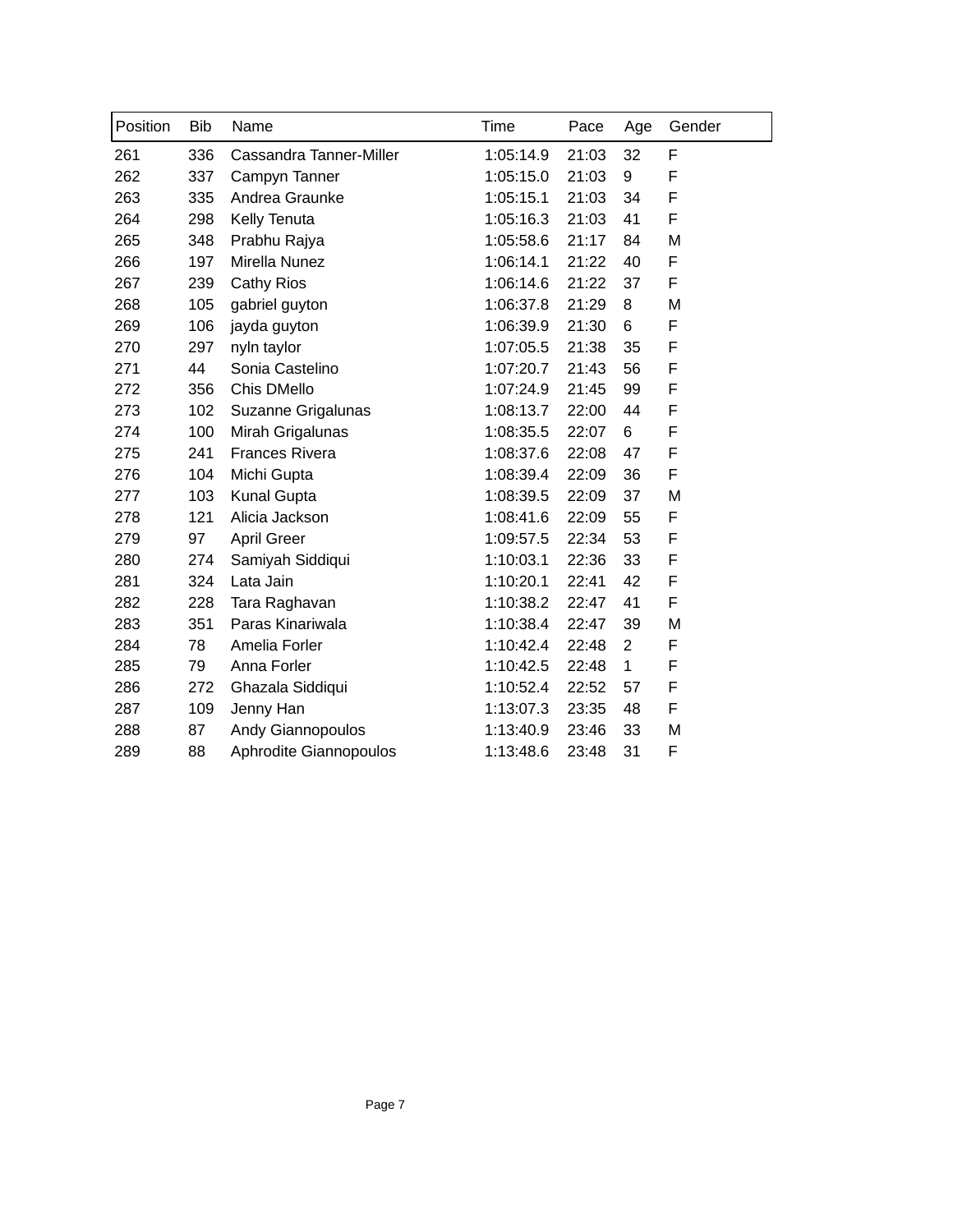| Position Bib Name | Time |  |  | Pace Age Gender |
|-------------------|------|--|--|-----------------|
|-------------------|------|--|--|-----------------|